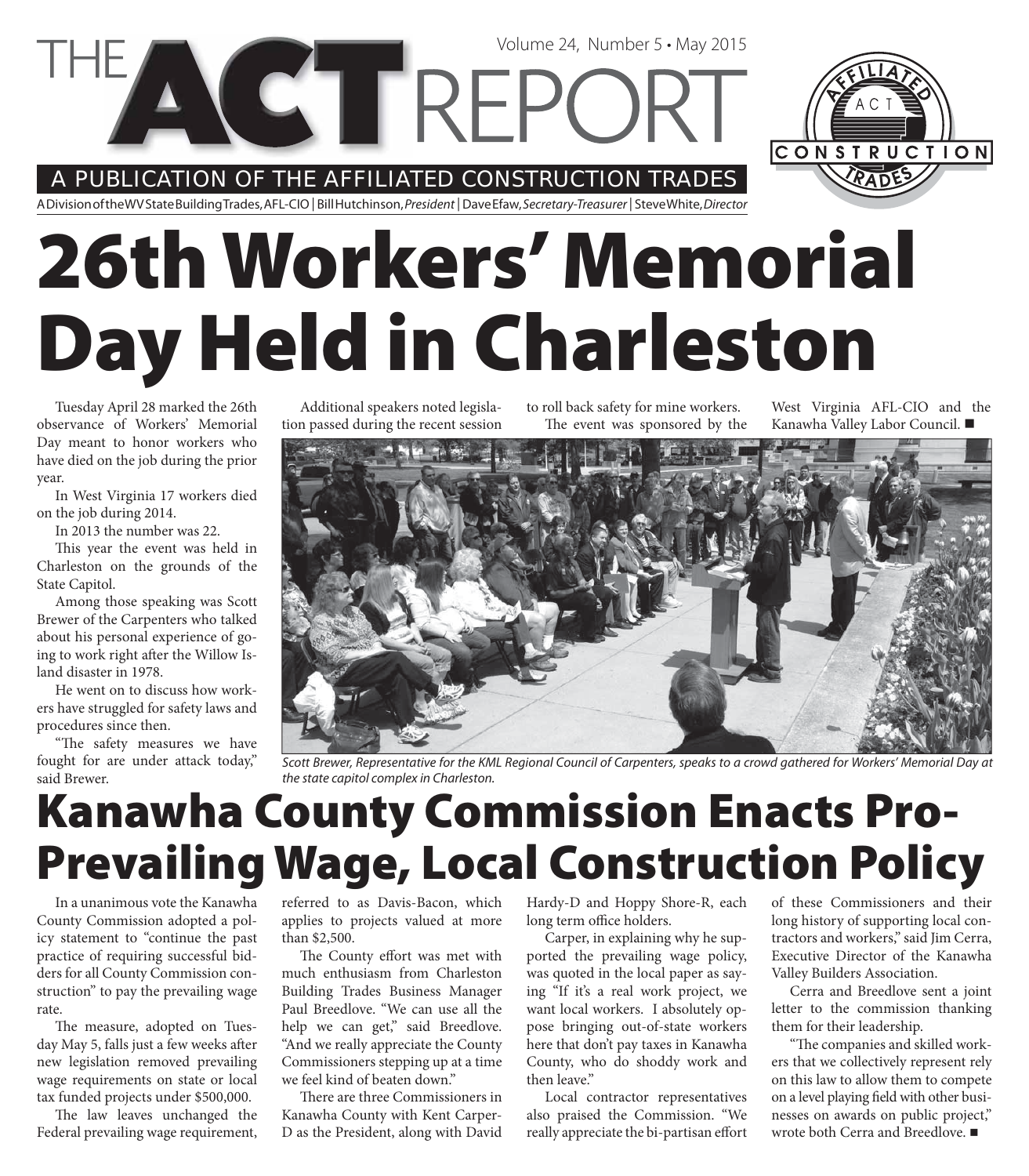#### **Wheeling's Construction Trades Showcase** *Students & Civic Leaders Attend*

Students and public officials both got to learn about construction careers thanks to a trade show held in Wheeling on April 13 and 14.

The event called the Construction Trades Showcase, sponsored by the Upper Ohio Valley Building Construction Trades and Project BEST, was held at the Westbanco Arena over a two day period.

According to Project BEST's Administrator Lisa Goodnight an evening event was held for local politicians and civic leaders so they could better understand how apprenticeship programs operate.

The following day more than 450 students attended to learn about construction career opportunities for themselves.

Booths were manned by all crafts to highlight each apprenticeship program and contractors had booths as well.

"We had a great turn-out and

positive reaction from all," said Doug Griffin of IBEW Local 141 Wheeling and one of the event organizers.



More than 450 students toured the Construction Trades Showcase held in Wheeling mid-April to learn more about construction careers. Project BEST and the Upper Ohio Valley Building Trades organized the event.

### **Plumbers and Pipefitters LU 625 to Build New Union Hall** *Upgraded Training Facility to Follow*

Plumbers and Pipefitters Local 625 is constructing a new union hall in Charleston.

A groundbreaking ceremony was held on April 28 to mark the occasion.

The project will add 7,200 square feet of new office and meeting room space plus additional parking.

Expansion of the apprenticeship outdoor facilities including outdoor rigging, plumbing and pipefitting training modules will be part of the project.

Agsten Construction Company is the general contractor for the approximately \$478,000 project.

"We have been planning this new building for many years," said Mike Rhodes, Business Manager.

The new facility is going in next

to the existing union hall and training facility.

Construction should be complete by the end of this summer.

According to Rhodes once the new building is complete their current building will be turned over to the training program with additional expansion planned there at a later date.

On hand for the ceremony were a number of representatives including one of the original charter members of Local 625, Gerald Sayre who is soon to be 95 years old.



Shovels in hand at the groundbreaking ceremony are (from left) Mike Rhodes, Business Manager; Danny Rose, Agent; Brett Matthews, Training Coordinator; Ed Boone, International Representative; Gerald Sayre, 70 year member of Local 625; and T.L. Ranson, Administrative Assistant to the UA General President and former Business Manager of 625.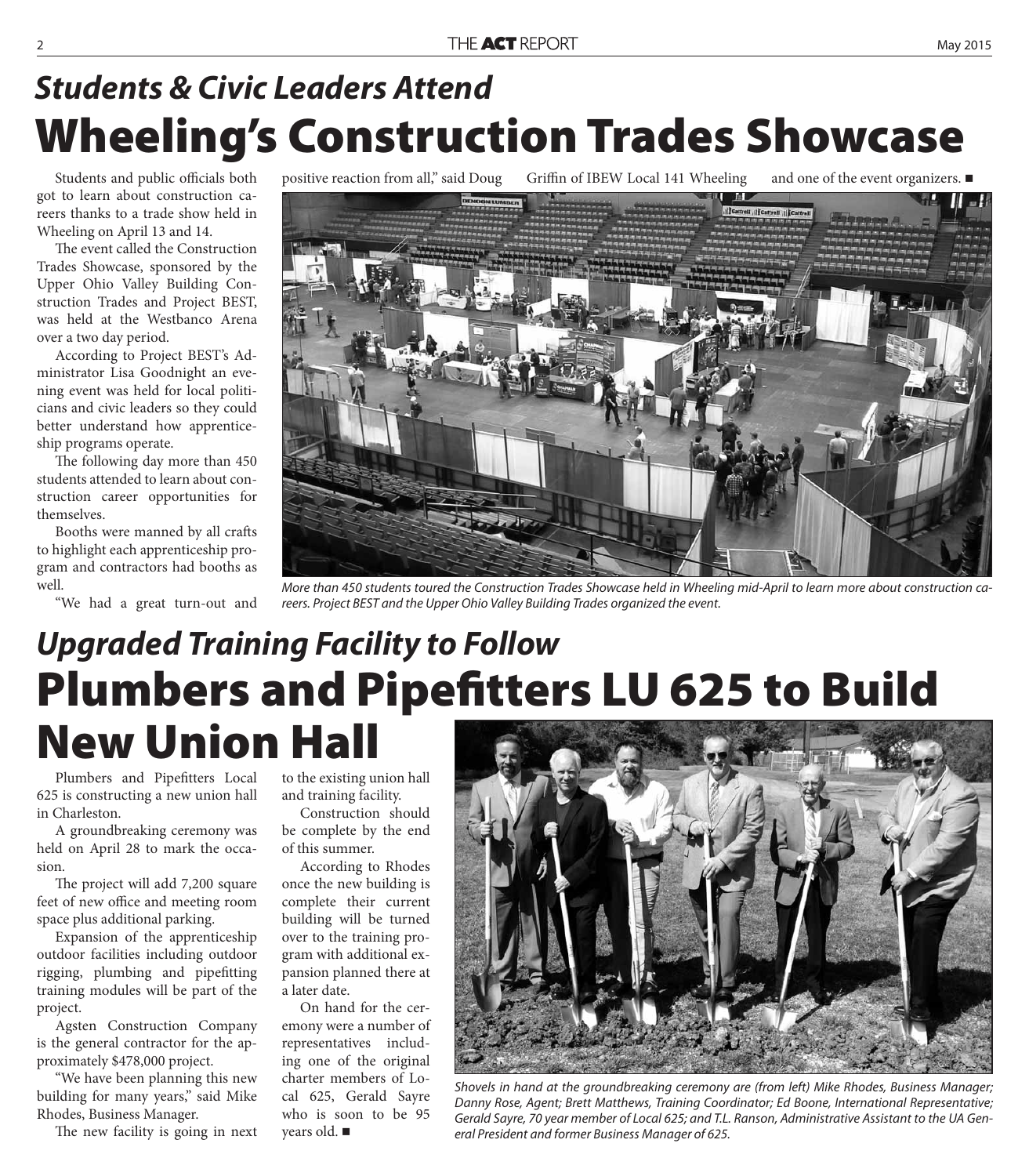### **Labor Board Issues Unfair Labor Practice Complaint against Insulation Contractor** *Resolution May be at Hand*

"We started looking

into it and the two

same to us"

**Steve Keller**

Business Manager, Insulators Local 80

The National Labor Relations Board has issued a complaint against Global Scaffold Construction Services, Inc., for "failing and refusing to bargain collectively and in good faith with the exclusive collective-bargaining representative of its employees in violation of Section 8(a)(1) and (5) or the [National Labor Relations] Act."

Global, based in Louisiana with a local office in South Point, OH, works at numerous locations across the country.

The complaint arose from their work at the Marathon plant officially called Catlettsburg Refining, LLC in Catlettsburg, KY.

Global is signatory to an agreement between the West Virginia Master Insulators

Association and Insulators Local 80. However a com-

pany called Excel companies looked the Modular Scaffolding and Leasing Corporation is also performing work at the plant and out of the same office

as Global.

"We started looking into it and the two companies looked the same to us," said Steve Keller, Business Manager for Local 80.

> Keller tried asking the company for clarification but did not get satisfactory answers.

"We have an obligation to enforce our agreement but we don't know where one company stops and the other begins," said Keller.

So working with ACT attorney Vince Trivelli the Local sent a letter in October and again in December to Global with a series of questions to find out more about the two companies.

When no significant response was received Unfair Labor Practice charges were filed in February and a representative from Region 9 of the NLRB investigated.

The "Complaint and Notice of Hearing" was issued on April 30 and calls for a July 14 hearing.

"We have actually had some very good conversations with the company during this process and I hope we can resolve the issues in the very near future," said Keller. ■

**CAMC Gets Thanks**



Members of the Charleston Building Trades and the Kanawha Valley Builders Association were on hand as Charleston Area Medical Center CEO Dave Ramsey (right) receives a plaque of appreciation from Jim Cerra, Executive Director of the KVBA.

The presentation was held in Charleston on May 11 and follows the recent opening of a major new cancer center.

The 110,000 square foot building created more than 235,000 union manhours during the 22 months it was under construction. The total construction cost was \$39.5 million.

"We appreciate not only this project and the valuable services it will bring the community, but the many years and projects CAMC has used local workers and contractors," said Cerra.

#### **DC Legislative Visits**



A delegation from the West Virginia State Building Trades met with Senator Joe Manchin at his DC office on Capitol Hill. The meeting took place on April 20 as part of the annual Building Trades legislative conference. A number of issues were discussed including Manchin's continued support for Davis-Bacon legislation, U.S. Trade policy, shale development and Senator Manchin's announcement the day before that he was not planning to run for Governor. Meetings were also held with Senator Shelly Moore Capito, Congressman David McKinley and Congressman Evan Jenkins.

"We tried to get a meeting with Congressman Alex Mooney (R-2nd District) but his office turned us down repeatedly," said Dave Efaw, Secretary-Treasurer of the State Building Trades.